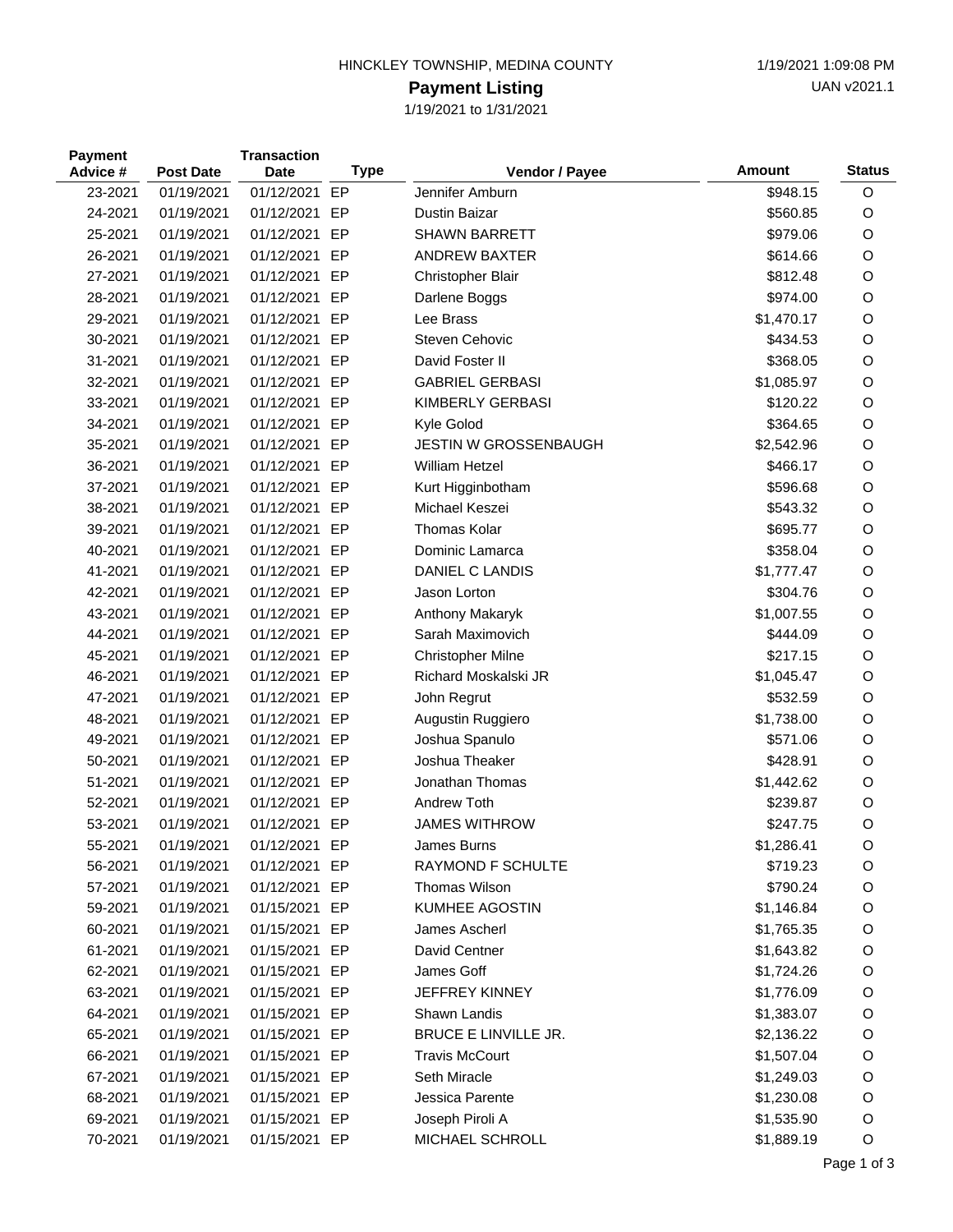| HINCKLEY TOWNSHIP, MEDINA COUNTY |  |
|----------------------------------|--|
|                                  |  |

## **Payment Listing**

1/19/2021 to 1/31/2021

| <b>Payment</b><br>Advice # | <b>Post Date</b> | <b>Transaction</b><br><b>Date</b> | Type      | Vendor / Payee                         | Amount       | <b>Status</b> |
|----------------------------|------------------|-----------------------------------|-----------|----------------------------------------|--------------|---------------|
| 71-2021                    | 01/19/2021       | 01/15/2021                        | EP        | Jared W. Singleton                     | \$1,656.05   | O             |
| 72-2021                    | 01/19/2021       | 01/15/2021                        | EP        | <b>DAVID STEPKA</b>                    | \$1,858.72   | O             |
| 73-2021                    | 01/19/2021       | 01/15/2021                        | EP        | Joseph Szabo                           | \$275.32     | O             |
| 75-2021                    | 01/19/2021       | 01/15/2021                        | EP        | Michael Behary                         | \$2,860.81   | O             |
| 76-2021                    | 01/19/2021       | 01/15/2021 EP                     |           | Kenny Humberson                        | \$3,211.39   | O             |
| 77-2021                    | 01/19/2021       | 01/15/2021 EP                     |           | <b>SUZANNE PETERLIN</b>                | \$1,007.10   | O             |
| 78-2021                    | 01/19/2021       | 01/15/2021                        | EP        | James Praisler                         | \$1,733.52   | O             |
| 80-2021                    | 01/19/2021       | 01/15/2021 EP                     |           | Melissa Augustine                      | \$744.83     | O             |
| 81-2021                    | 01/19/2021       | 01/15/2021 EP                     |           | <b>MARTHA CATHERWOOD</b>               | \$1,273.26   | O             |
| 83-2021                    | 01/19/2021       | 01/15/2021 EP                     |           | Zachary Eggeman                        | \$757.67     | O             |
| 85-2021                    | 01/19/2021       | 01/15/2021                        | <b>CH</b> | BUREAU OF WORKERS' COMPENSATION        | \$6,965.75   | O             |
| 30208                      | 01/19/2021       | 01/16/2021 AW                     |           | Charles E. Harris & Associates, Inc.   | \$450.00     | O             |
| 30209                      | 01/19/2021       | 01/16/2021 WH                     |           | Deferred Compensation                  | \$1,780.00   | O             |
| 30210                      | 01/19/2021       | 01/16/2021                        | WH        | AFLAC PAYROLL ACCOUNT SERVICES         | \$13.48      | O             |
| 30211                      | 01/19/2021       | 01/16/2021                        | WH        | <b>FIRST MERIT BANK</b>                | \$12,223.72  | O             |
| 30212                      | 01/19/2021       | 01/16/2021                        | WH        | OHIO PATROLMEN'S BENEVOLENT ASSO(      | \$147.68     | O             |
| 30213                      | 01/19/2021       | 01/16/2021                        | WH        | TREASURER OF STATE OF OHIO             | \$2,938.53   | O             |
| 30214                      | 01/19/2021       | 01/16/2021                        | WH        | <b>MEDICAL MUTUAL</b>                  | \$5,895.01   | O             |
| 30215                      | 01/19/2021       | 01/16/2021 AW                     |           | BOSTON ROAD LASER WASH INC.            | \$48.00      | O             |
| 30216                      | 01/19/2021       | 01/16/2021 AW                     |           | <b>US BANK</b>                         | \$366.68     | O             |
| 30217                      | 01/19/2021       | 01/16/2021 AW                     |           | Linden's Propane Inc.                  | \$1,890.00   | O             |
| 30218                      | 01/19/2021       | 01/16/2021 AW                     |           | <b>Spectrum Business</b>               | \$35.44      | O             |
| 30219                      | 01/19/2021       | 01/16/2021 AW                     |           | M.T. BUSINESS TECHNOLOGIES, INC,.      | \$163.87     | O             |
| 30220                      | 01/19/2021       | 01/16/2021 AW                     |           | SHUTTLER'S                             | \$82.00      | O             |
| 30221                      | 01/19/2021       | 01/16/2021 AW                     |           | Life Safety Systems                    | \$194.11     | O             |
| 30222                      | 01/19/2021       | 01/19/2021 AW                     |           | OHIO EDISON                            | \$381.92     | O             |
| 30223                      | 01/19/2021       | 01/19/2021 AW                     |           | <b>TTX, Teletronics</b>                | \$787.43     | O             |
| 30224                      | 01/19/2021       | 01/19/2021 AW                     |           | JOHN DEERE FINANCIAL                   | \$4,911.78   | O             |
| 30225                      | 01/19/2021       | 01/19/2021 AW                     |           | <b>Carquest Auto Parts</b>             | \$99.38      | O             |
| 30226                      | 01/19/2021       | 01/19/2021 AW                     |           | Ohio State Firefighters' Association   | \$100.00     | O             |
| 30227                      | 01/19/2021       | 01/19/2021 AW                     |           | Zachary Eggeman                        | \$10.00      | O             |
| 30228                      | 01/19/2021       | 01/19/2021 AW                     |           | <b>Emergency Reporting</b>             | \$2,741.14   | O             |
| 30229                      | 01/19/2021       | 01/19/2021 AW                     |           | Huntington National Bank               | \$796.90     | O             |
| 30230                      | 01/19/2021       | 01/19/2021                        | AW        | Medicare Commercial Repayment Center   | \$356.18     | O             |
| 30231                      | 01/19/2021       | 01/19/2021 AW                     |           | Ohio Treasurer                         | \$36,081.62  | O             |
|                            |                  |                                   |           | <b>Total Payments:</b>                 | \$140,555.08 |               |
|                            |                  |                                   |           | <b>Total Conversion Vouchers:</b>      | \$0.00       |               |
|                            |                  |                                   |           | <b>Total Less Conversion Vouchers:</b> | \$140,555.08 |               |

Type: AM - Accounting Manual Warrant, AW - Accounting Warrant, IM - Investment Manual Warrant, IW - Investment Warrant, PM - Payroll Manual Warrant, PR - Payroll Warrant, RW - Reduction of Receipt Warrant, SW - Skipped Warrant, WH - Withholding Warrant, WM - Withholding Manual, WS - Special Warrant, CH - Electronic Payment Advice, IL - Investment Loss, EP - Payroll EFT Voucher, CV - Payroll Conversion Voucher, SV - Payroll Special Voucher, EW - Withholding Voucher, POS ADJ - Positive Adjustment, NEG ADJ - Negative Adjustment, POS REAL - Positive Reallocation, NEG REAL - Negative Reallocation

Status: O - Outstanding, C - Cleared, V - Voided, B - Batch